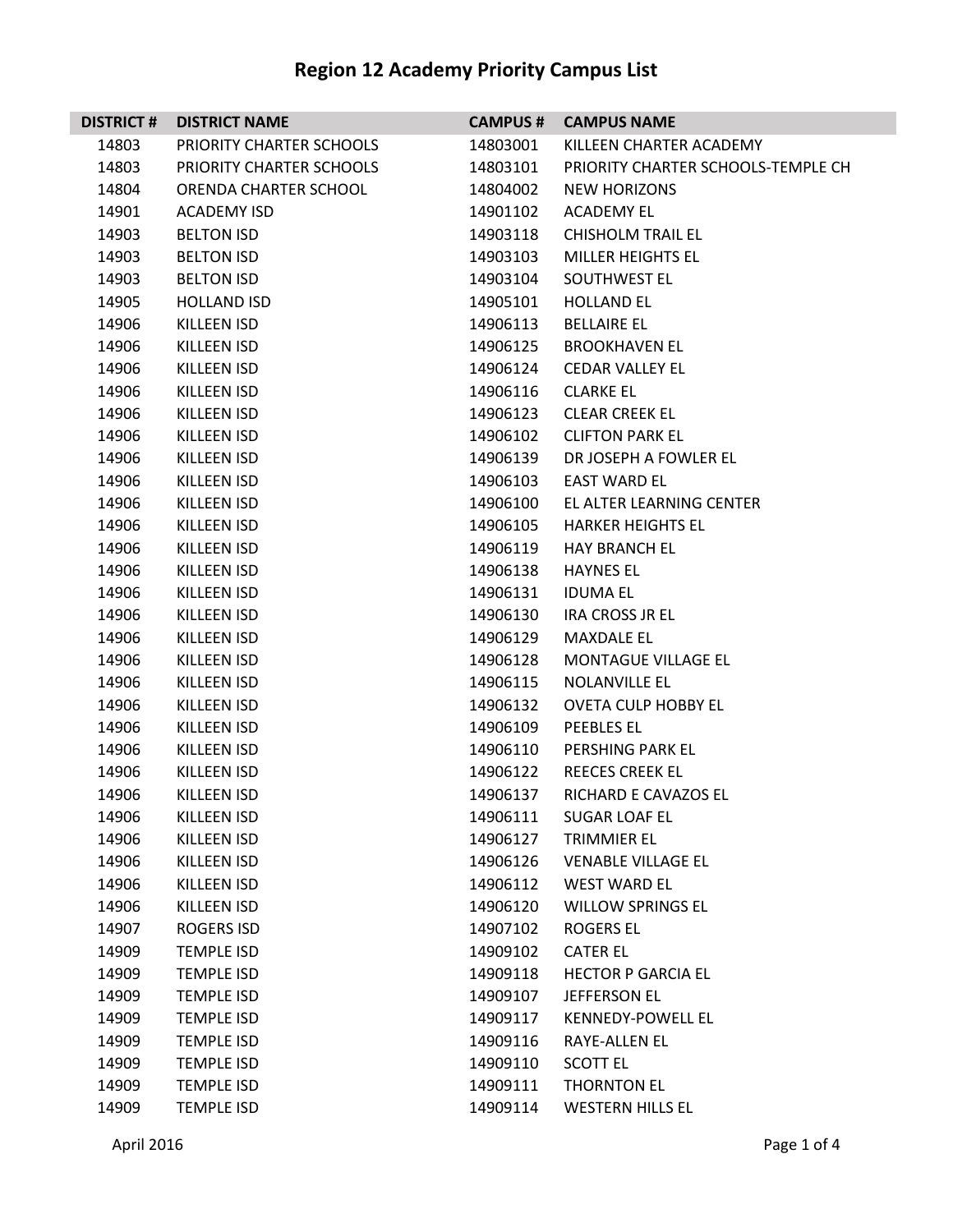| <b>DISTRICT#</b> | <b>DISTRICT NAME</b>      | <b>CAMPUS #</b> | <b>CAMPUS NAME</b>             |
|------------------|---------------------------|-----------------|--------------------------------|
| 14910            | <b>TROY ISD</b>           | 14910103        | EDNA BIGHAM MAYS EL            |
| 18901            | <b>CLIFTON ISD</b>        | 18901101        | <b>CLIFTON EL</b>              |
| 18902            | <b>MERIDIAN ISD</b>       | 18902101        | <b>MERIDIAN EL</b>             |
| 18903            | <b>MORGAN ISD</b>         | 18903001        | <b>MORGAN SCHOOL</b>           |
| 18904            | <b>VALLEY MILLS ISD</b>   | 18904101        | <b>VALLEY MILLS EL</b>         |
| 18905            | <b>WALNUT SPRINGS ISD</b> | 18905003        | <b>WALNUT SPRINGS SCHOOL</b>   |
| 18906            | <b>IREDELL ISD</b>        | 18906001        | <b>IREDELL SCHOOL</b>          |
| 18907            | <b>KOPPERLISD</b>         | 18907001        | <b>KOPPERL SCHOOL</b>          |
| 18908            | <b>CRANFILLS GAP ISD</b>  | 18908001        | <b>CRANFILLS GAP SCHOOL</b>    |
| 50901            | <b>EVANT ISD</b>          | 50901101        | <b>EVANT EL</b>                |
| 50902            | <b>GATESVILLE ISD</b>     | 50902101        | <b>GATESVILLE EL</b>           |
| 50902            | <b>GATESVILLE ISD</b>     | 50902103        | <b>GATESVILLE INT</b>          |
| 50902            | <b>GATESVILLE ISD</b>     | 50902102        | <b>GATESVILLE PRI</b>          |
| 50904            | <b>OGLESBY ISD</b>        | 50904001        | <b>OGLESBY SCHOOL</b>          |
| 50910            | <b>COPPERAS COVE ISD</b>  | 50910104        | C R CLEMENTS/HOLLIE PARSONS EL |
| 50910            | <b>COPPERAS COVE ISD</b>  | 50910101        | FAIRVIEW/MISS JEWELL EL        |
| 50910            | <b>COPPERAS COVE ISD</b>  | 50910102        | HETTIE HALSTEAD EL             |
| 50910            | <b>COPPERAS COVE ISD</b>  | 50910107        | J L WILLIAMS/LOVETT LEDGER EL  |
| 50910            | <b>COPPERAS COVE ISD</b>  | 50910106        | <b>MARTIN WALKER EL</b>        |
| 73901            | <b>CHILTON ISD</b>        | 73901001        | <b>CHILTON SCHOOL</b>          |
| 73903            | <b>MARLIN ISD</b>         | 73903041        | MARLIN JUNIOR ACADEMY          |
| 73903            | <b>MARLIN ISD</b>         | 73903103        | <b>MARLIN PRI ACADEMY</b>      |
| 73905            | ROSEBUD-LOTT ISD          | 73905102        | LOTT EL                        |
| 73905            | ROSEBUD-LOTT ISD          | 73905103        | ROSEBUD PRI                    |
| 81902            | <b>FAIRFIELD ISD</b>      | 81902101        | <b>FAIRFIELD EL</b>            |
| 81902            | <b>FAIRFIELD ISD</b>      | 81902043        | <b>FAIRFIELD INT</b>           |
| 81904            | <b>TEAGUE ISD</b>         | 81904102        | <b>TEAGUE EL</b>               |
| 81904            | <b>TEAGUE ISD</b>         | 81904103        | <b>TEAGUE INT</b>              |
| 81905            | WORTHAM ISD               | 81905102        | <b>WORTHAM EL</b>              |
| 97902            | <b>HAMILTON ISD</b>       | 97902102        | <b>ANN WHITNEY EL</b>          |
| 97903            | HICO ISD                  | 97903101        | <b>HICO EL</b>                 |
| 109902           | <b>BYNUM ISD</b>          | 109902001       | <b>BYNUM SCHOOL</b>            |
| 109904           | <b>HILLSBORO ISD</b>      | 109904104       | HILLSBORO EL                   |
| 109904           | <b>HILLSBORO ISD</b>      | 109904109       | HILLSBORO INTERMEDIATE         |
| 109905           | <b>HUBBARD ISD</b>        | 109905101       | <b>HUBBARD EL</b>              |
| 109907           | <b>ITASCA ISD</b>         | 109907101       | <b>ITASCA EL</b>               |
| 109907           | <b>ITASCA ISD</b>         | 109907041       | <b>ITASCA MIDDLE</b>           |
| 109908           | <b>MALONE ISD</b>         | 109908101       | <b>MALONE EL</b>               |
| 109910           | MOUNT CALM ISD            | 109910101       | MOUNT CALM EL                  |
| 109911           | <b>WHITNEY ISD</b>        | 109911101       | <b>WHITNEY EL</b>              |
| 109911           | <b>WHITNEY ISD</b>        | 109911102       | <b>WHITNEY INT</b>             |
| 109913           | <b>BLUM ISD</b>           | 109913101       | <b>BLUM EL</b>                 |
| 109914           | PENELOPE ISD              | 109914001       | PENELOPE SCHOOL                |
| 141901           | <b>LAMPASAS ISD</b>       | 141901103       | <b>HANNA SPRINGS EL</b>        |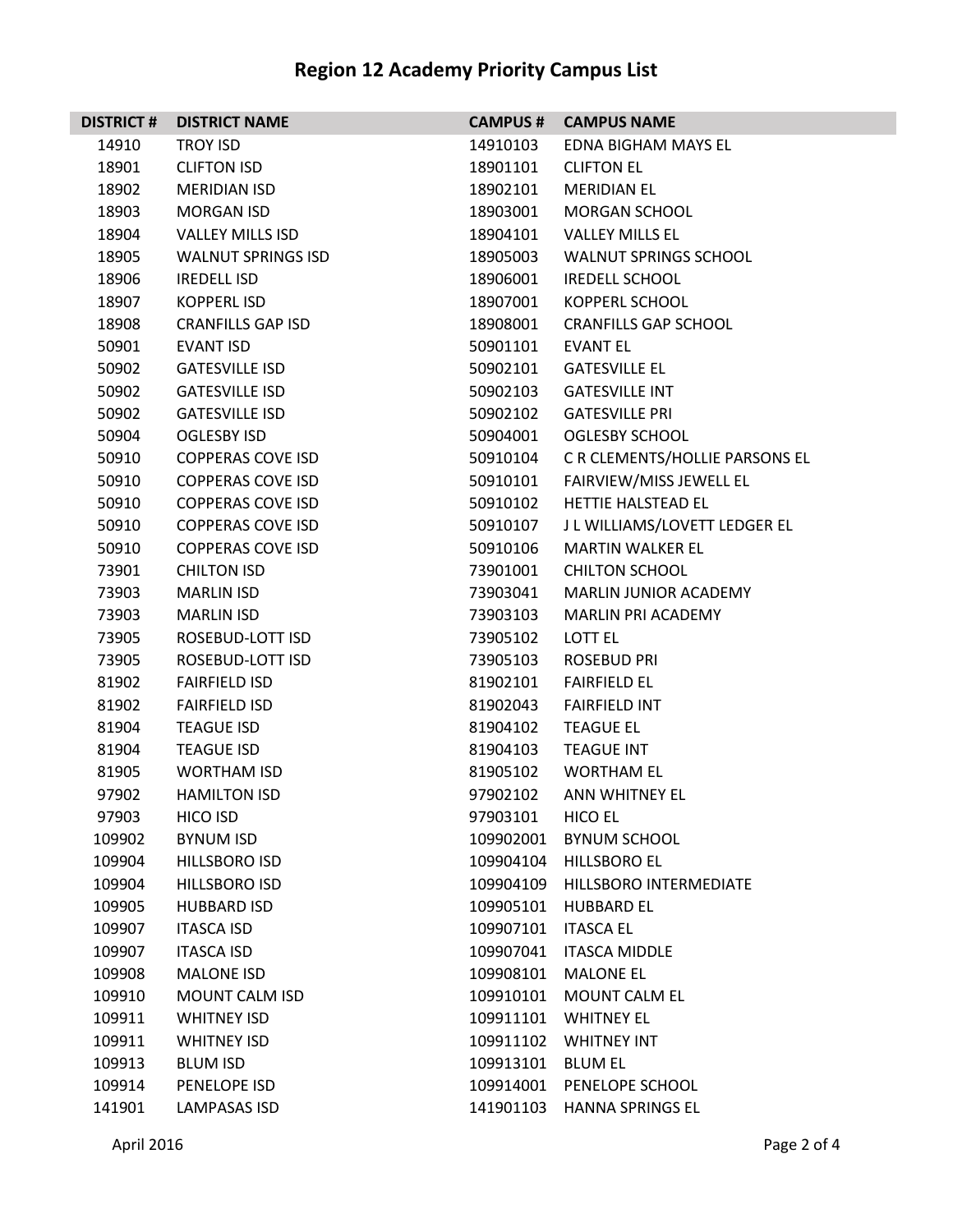| <b>DISTRICT #</b> | <b>DISTRICT NAME</b>           | <b>CAMPUS #</b> | <b>CAMPUS NAME</b>                           |
|-------------------|--------------------------------|-----------------|----------------------------------------------|
| 141901            | LAMPASAS ISD                   | 141901102       | KLINE WHITIS EL                              |
| 141901            | <b>LAMPASAS ISD</b>            |                 | 141901105 TAYLOR CREEK EL                    |
| 141902            | <b>LOMETA ISD</b>              | 141902001       | <b>LOMETA SCHOOL</b>                         |
| 147901            | <b>COOLIDGE ISD</b>            | 147901101       | <b>COOLIDGE EL</b>                           |
| 147902            | <b>GROESBECK ISD</b>           | 147902101       | <b>ENGE-WASHINGTON INT</b>                   |
| 147902            | <b>GROESBECK ISD</b>           |                 | 147902104 H O WHITEHURST EL                  |
| 147903            | MEXIA ISD                      | 147903103       | A B MCBAY EL                                 |
| 147903            | <b>MEXIA ISD</b>               | 147903105       | R Q SIMS INT                                 |
| 161801            | <b>WACO CHARTER SCHOOL</b>     | 161801101       | <b>WACO CHARTER SCHOOL</b>                   |
| 161802            | RAPOPORT ACADEMY PUBLIC SCHOOL |                 | 161802101 AUDRE AND BERNARD RAPOPORT ACADEMY |
| 161802            | RAPOPORT ACADEMY PUBLIC SCHOOL |                 | 161802102 QUINN CAMPUS PUBLIC MIDDLE         |
| 161802            | RAPOPORT ACADEMY PUBLIC SCHOOL | 161802103       | RAPOPORT ACADEMY EL - NORTH CAMPUS           |
| 161807            | HARMONY SCIENCE ACAD (WACO)    | 161807012       | HARMONY SCHOOL OF INNOVATION- EULE           |
| 161807            | HARMONY SCIENCE ACAD (WACO)    | 161807010       | HARMONY SCHOOL OF NATURE AND ATHLE           |
| 161807            | HARMONY SCIENCE ACAD (WACO)    | 161807001       | HARMONY SCIENCE ACAD (WACO)                  |
| 161807            | HARMONY SCIENCE ACAD (WACO)    | 161807003       | HARMONY SCIENCE ACADEMY - DALLAS             |
| 161807            | HARMONY SCIENCE ACAD (WACO)    | 161807002       | HARMONY SCIENCE ACADEMY - GARLAND            |
| 161807            | HARMONY SCIENCE ACAD (WACO)    | 161807008       | <b>HARMONY SCIENCE ACADEMY - GRAND PR</b>    |
| 161807            | HARMONY SCIENCE ACAD (WACO)    | 161807007       | HARMONY SCIENCE ACADEMY- FORT WORT           |
| 161903            | <b>MIDWAY ISD</b>              | 161903102       | <b>HEWITT EL</b>                             |
| 161906            | LA VEGA ISD                    |                 | 161906105 LA VEGA EL                         |
| 161906            | LA VEGA ISD                    | 161906103       | LA VEGA INT H P MILES CAMPUS                 |
| 161906            | LA VEGA ISD                    | 161906106       | LA VEGA PRI                                  |
| 161908            | <b>MART ISD</b>                | 161908102       | <b>MART EL</b>                               |
| 161908            | <b>MART ISD</b>                | 161908041       | <b>MART MIDDLE</b>                           |
| 161909            | <b>MCGREGOR ISD</b>            | 161909101       | <b>MCGREGOR EL</b>                           |
| 161909            | <b>MCGREGOR ISD</b>            | 161909102       | <b>MCGREGOR PRI</b>                          |
| 161910            | MOODY ISD                      | 161910101       | <b>MOODY EL</b>                              |
| 161910            | MOODY ISD                      | 161910041       | <b>MOODY MIDDLE</b>                          |
| 161914            | <b>WACO ISD</b>                | 161914101       | <b>ALTA VISTA EL</b>                         |
| 161914            | WACO ISD                       | 161914103       | <b>BELL'S HILL EL</b>                        |
| 161914            | WACO ISD                       | 161914104       | <b>BROOK AVENUE EL</b>                       |
| 161914            | WACO ISD                       |                 | 161914105 CEDAR RIDGE EL                     |
| 161914            | WACO ISD                       | 161914106       | <b>CRESTVIEW EL</b>                          |
| 161914            | WACO ISD                       | 161914107       | <b>DEAN HIGHLAND EL</b>                      |
| 161914            | WACO ISD                       | 161914005       | <b>GLWILEY OPPORTUNITY CENTER</b>            |
| 161914            | WACO ISD                       | 161914109       | <b>HILLCREST PDS MAGNET</b>                  |
| 161914            | WACO ISD                       |                 | 161914110 J H HINES EL                       |
| 161914            | WACO ISD                       | 161914112       | <b>KENDRICK EL</b>                           |
| 161914            | WACO ISD                       | 161914127       | LAKE AIR MONTESSORI SCHOOL                   |
| 161914            | WACO ISD                       | 161914116       | <b>MOUNTAINVIEW EL</b>                       |
| 161914            | WACO ISD                       | 161914120       | <b>PARKDALE EL</b>                           |
| 161914            | WACO ISD                       | 161914121       | <b>PROVIDENT HEIGHTS EL</b>                  |
| 161914            | WACO ISD                       | 161914130       | SOUTH WACO EL                                |